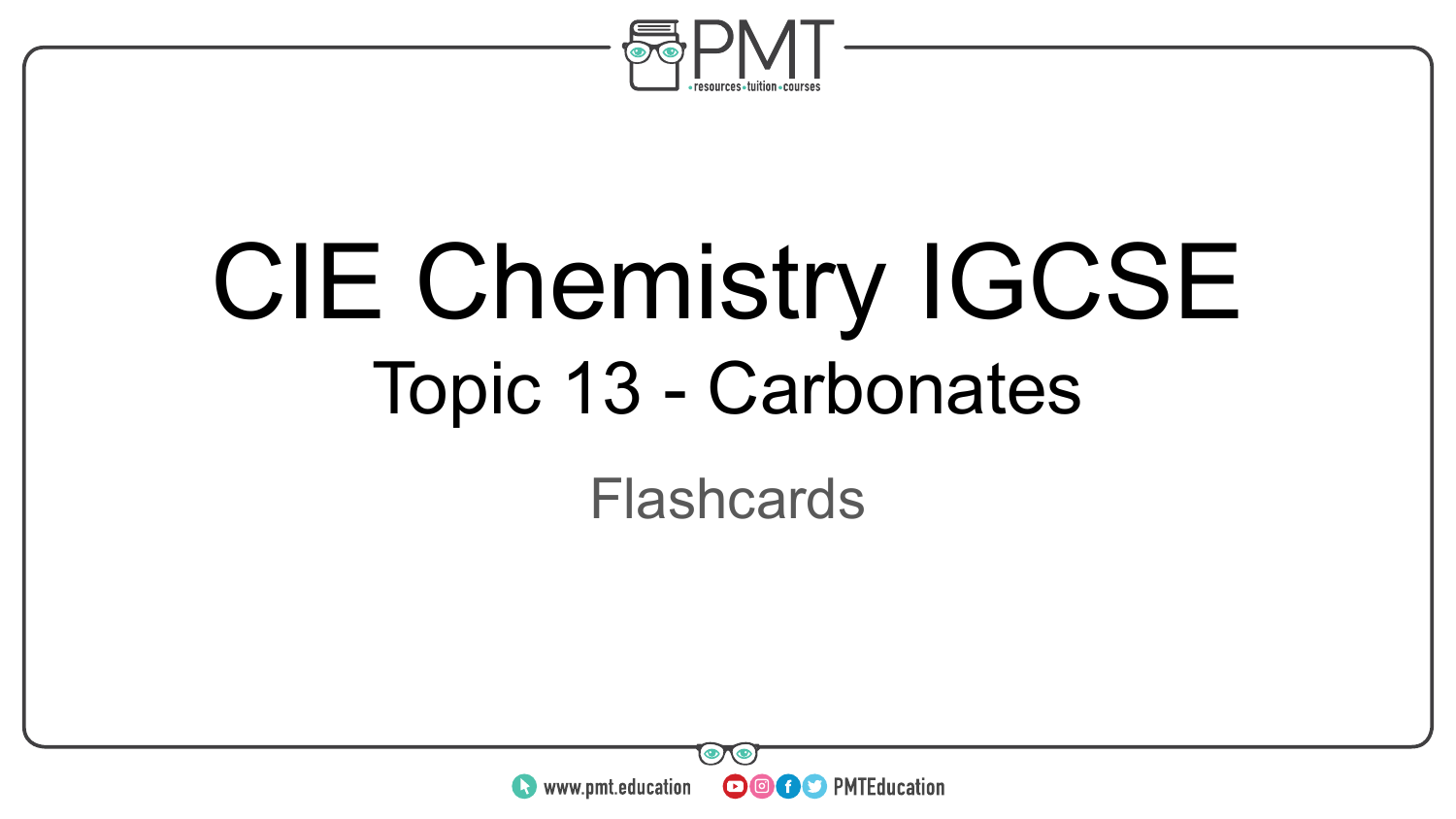

### What is chemical name for lime?

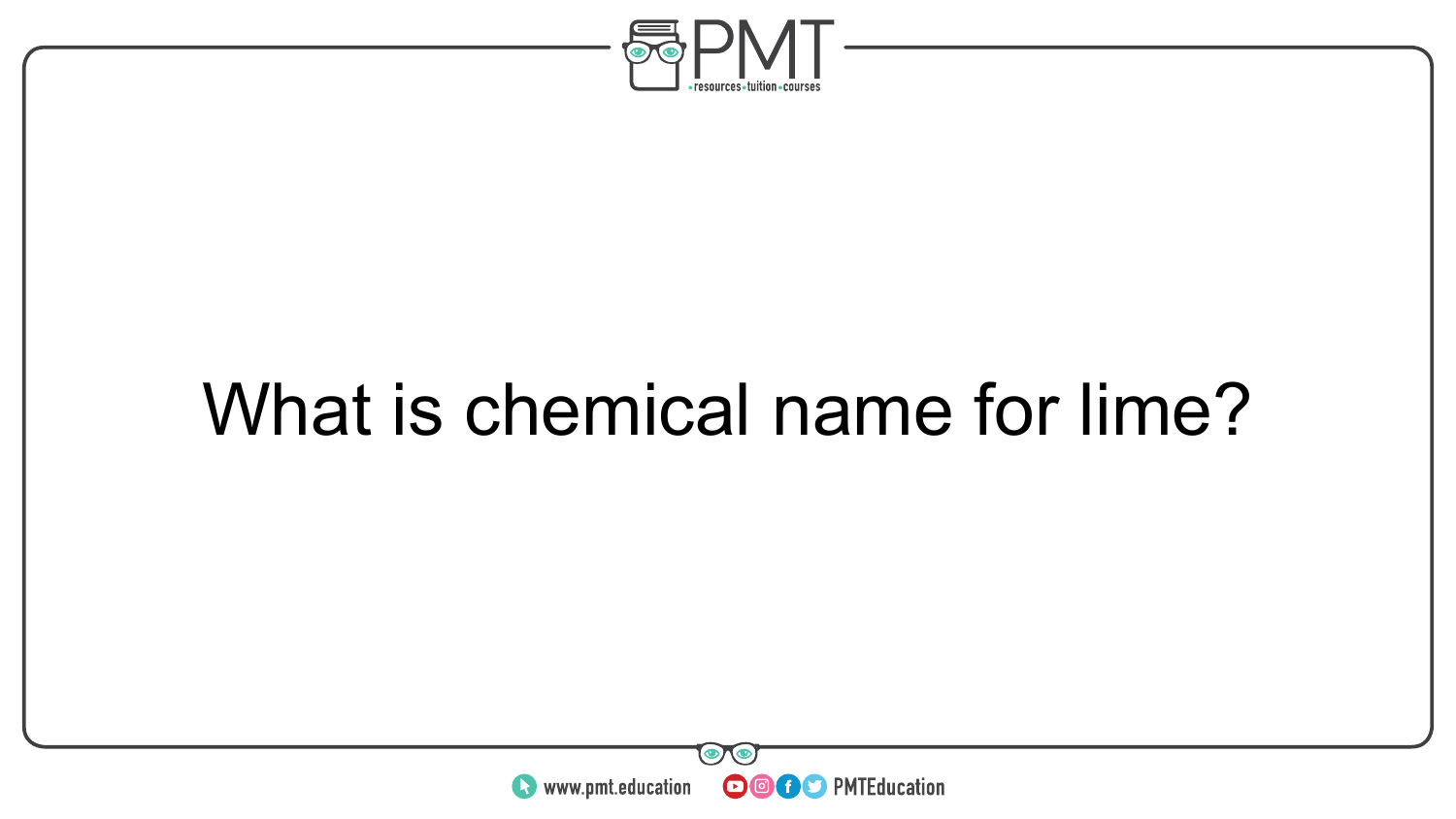

#### What is chemical name for lime?

### Calcium oxide (CaO)

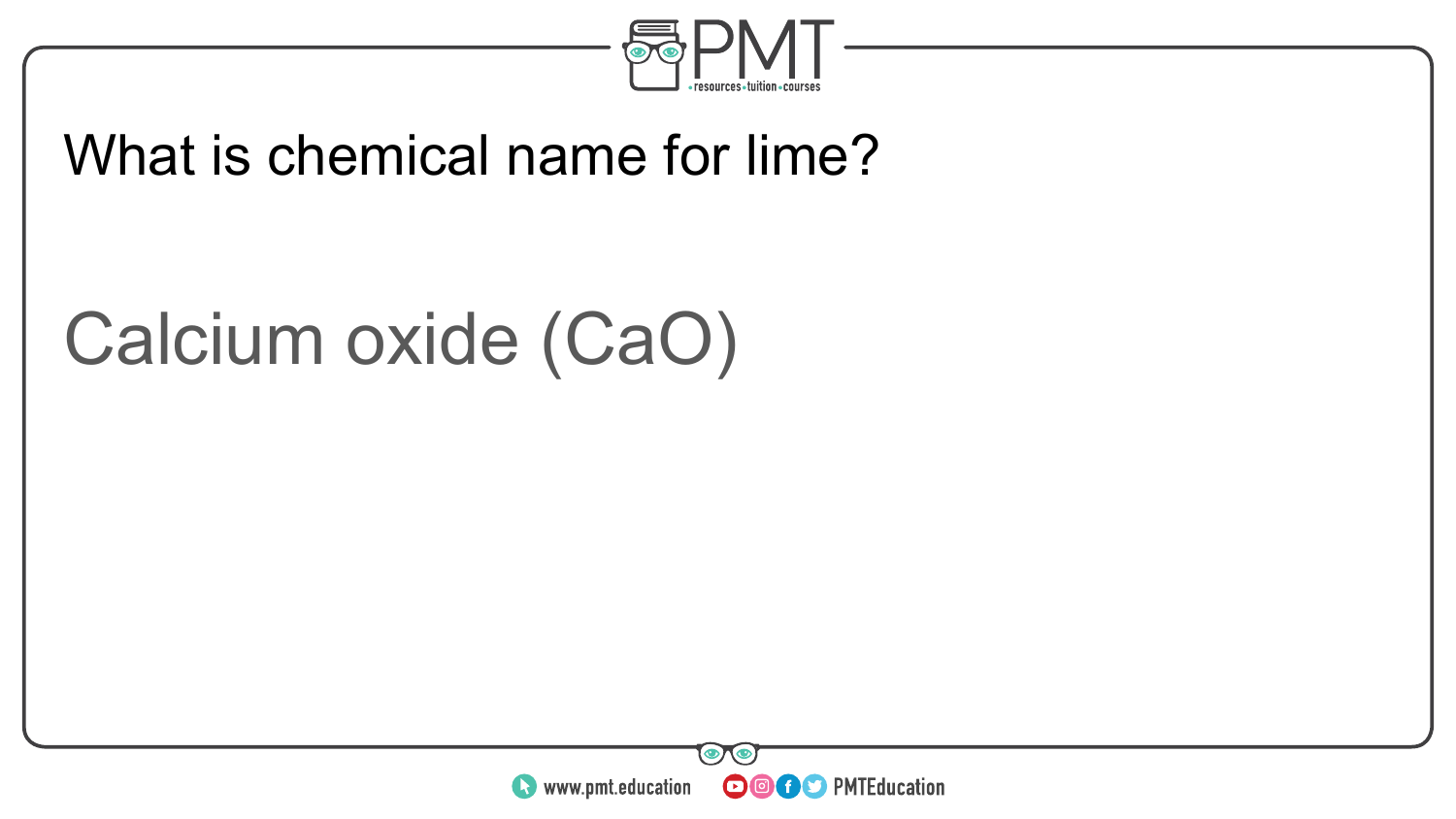

### What is chemical name of limestone?

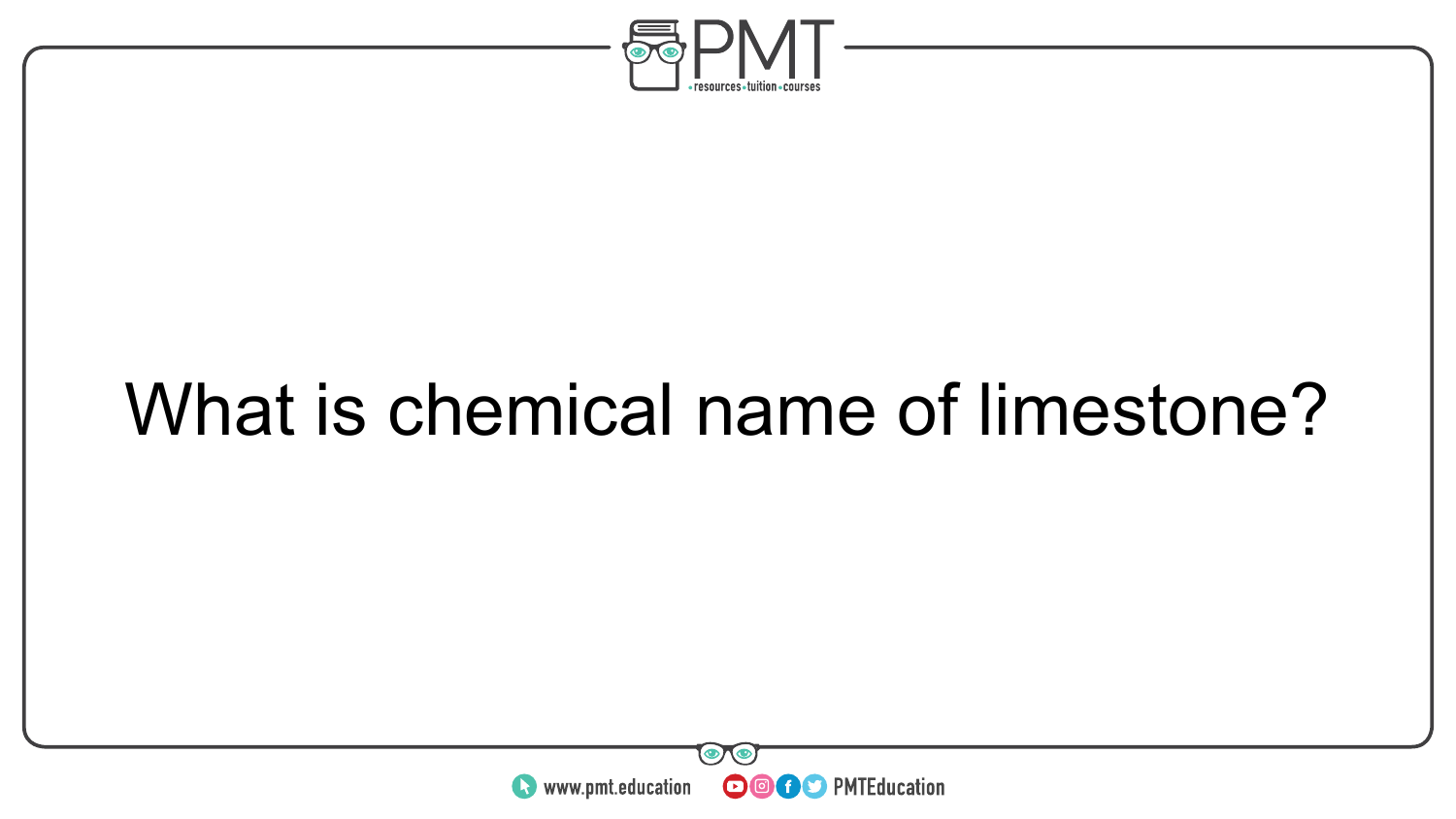

#### What is chemical name of limestone?

# Calcium carbonate (CaCO<sub>3</sub>)

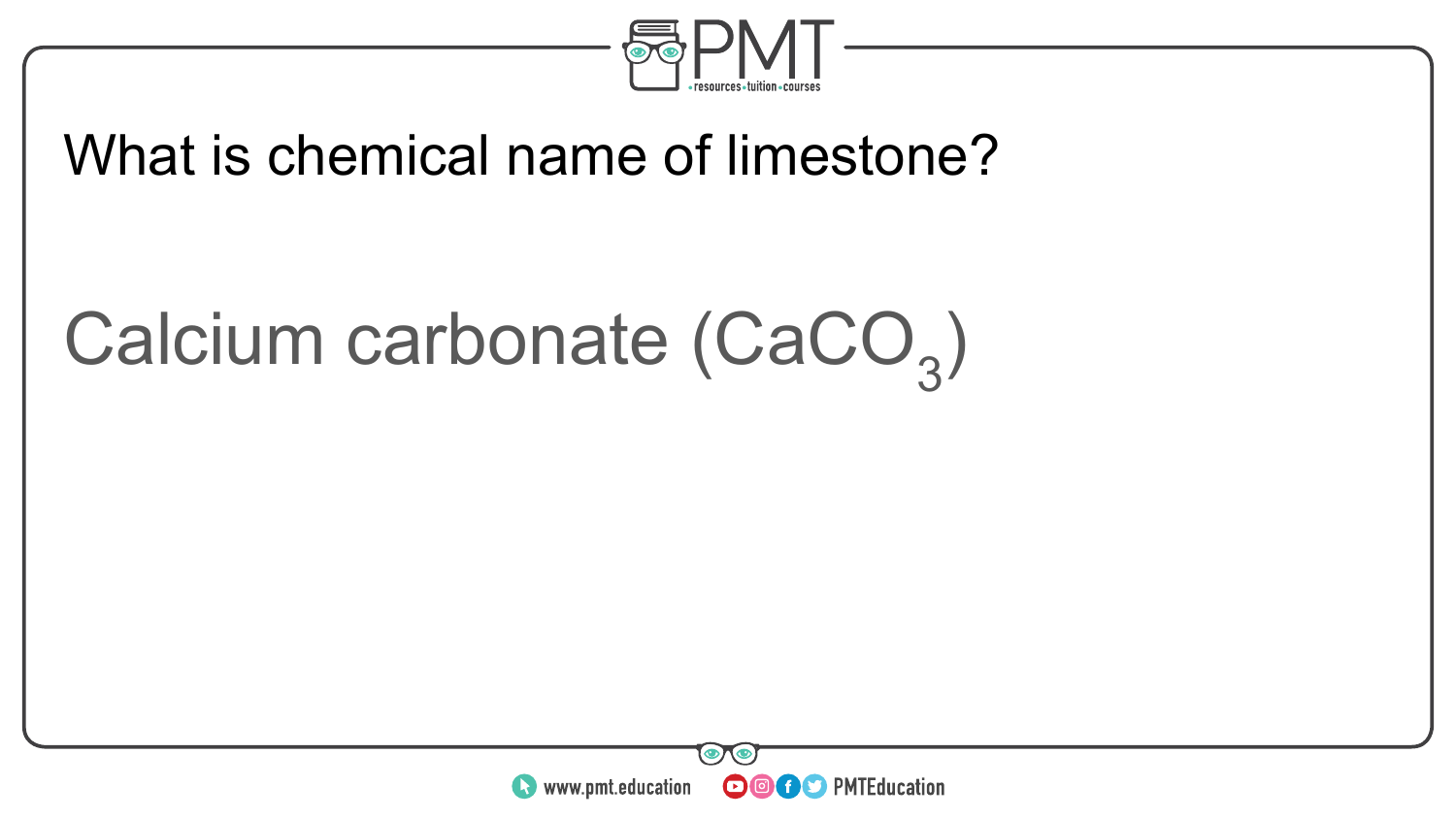

# How can calcium oxide be manufactured from calcium carbonate?

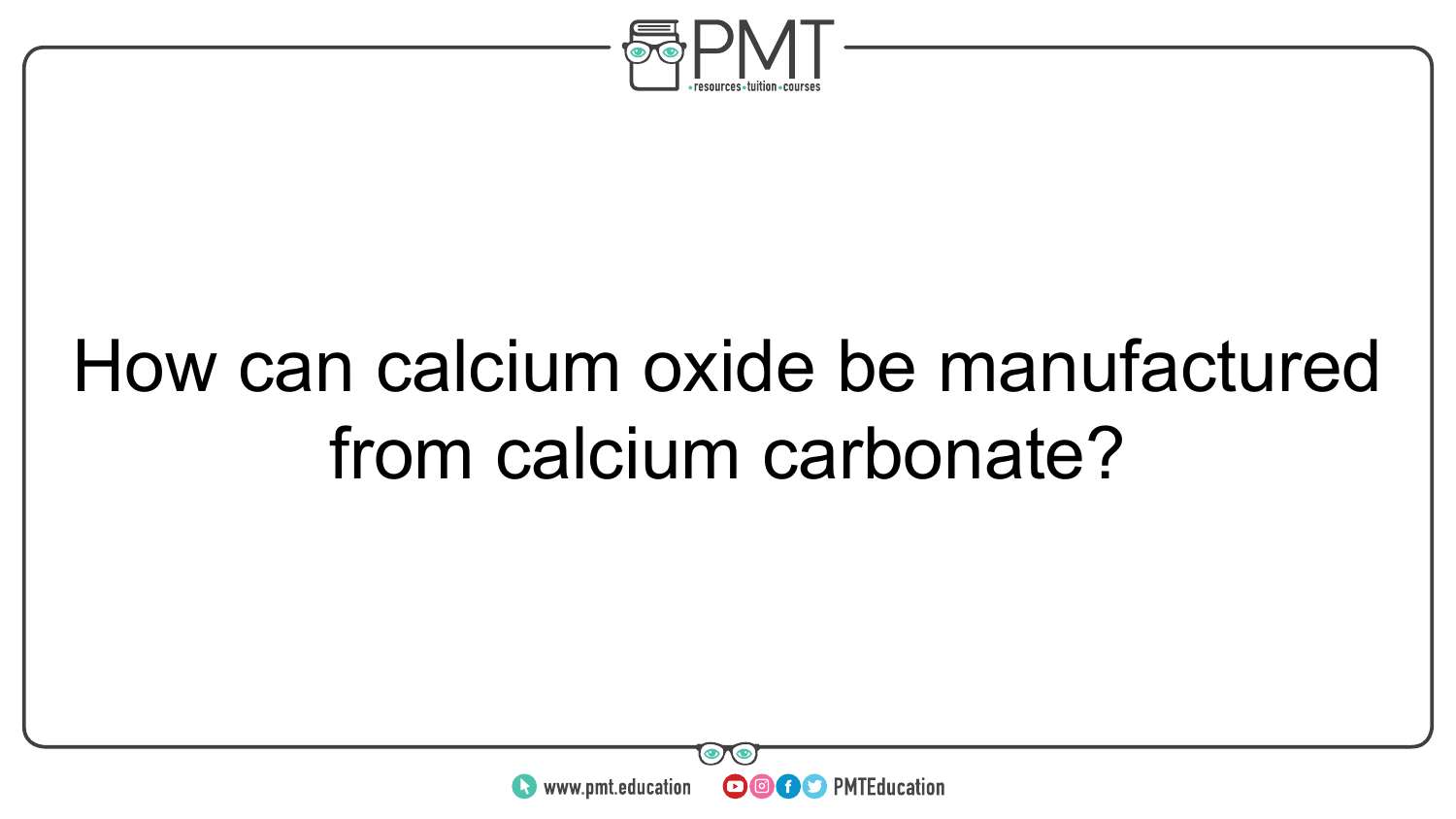

How can calcium oxide be manufactured from calcium carbonate?

Calcium carbonate decomposes when heated to form calcium oxide and carbon dioxide.

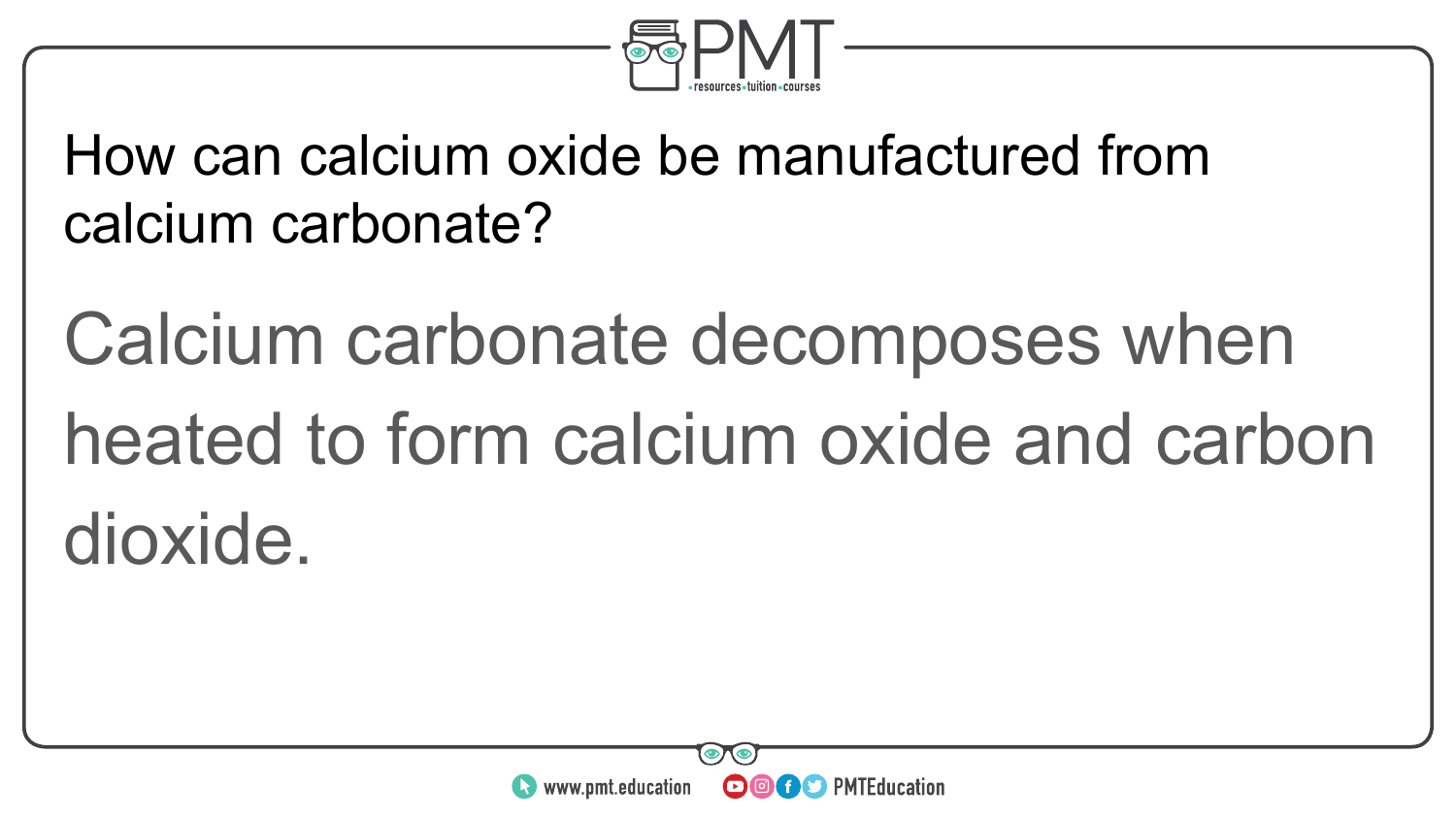

# What is the chemical equation for the thermal decomposition of calcium carbonate?

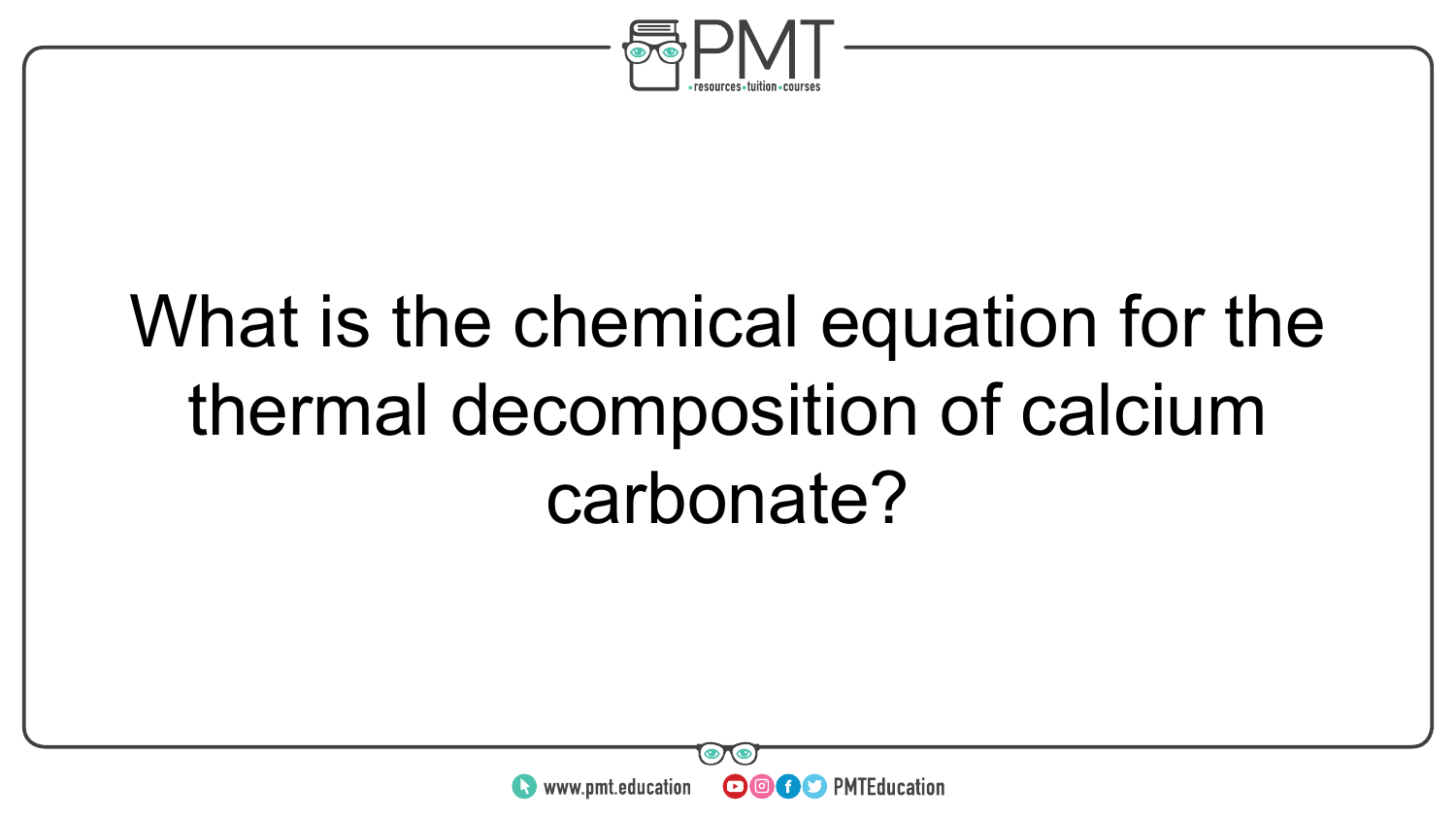

#### What is the chemical equation for the thermal decomposition of calcium carbonate?

 $\text{CaCO}_3^+$  (+ heat)  $\rightarrow$  CaO + CO<sub>2</sub>

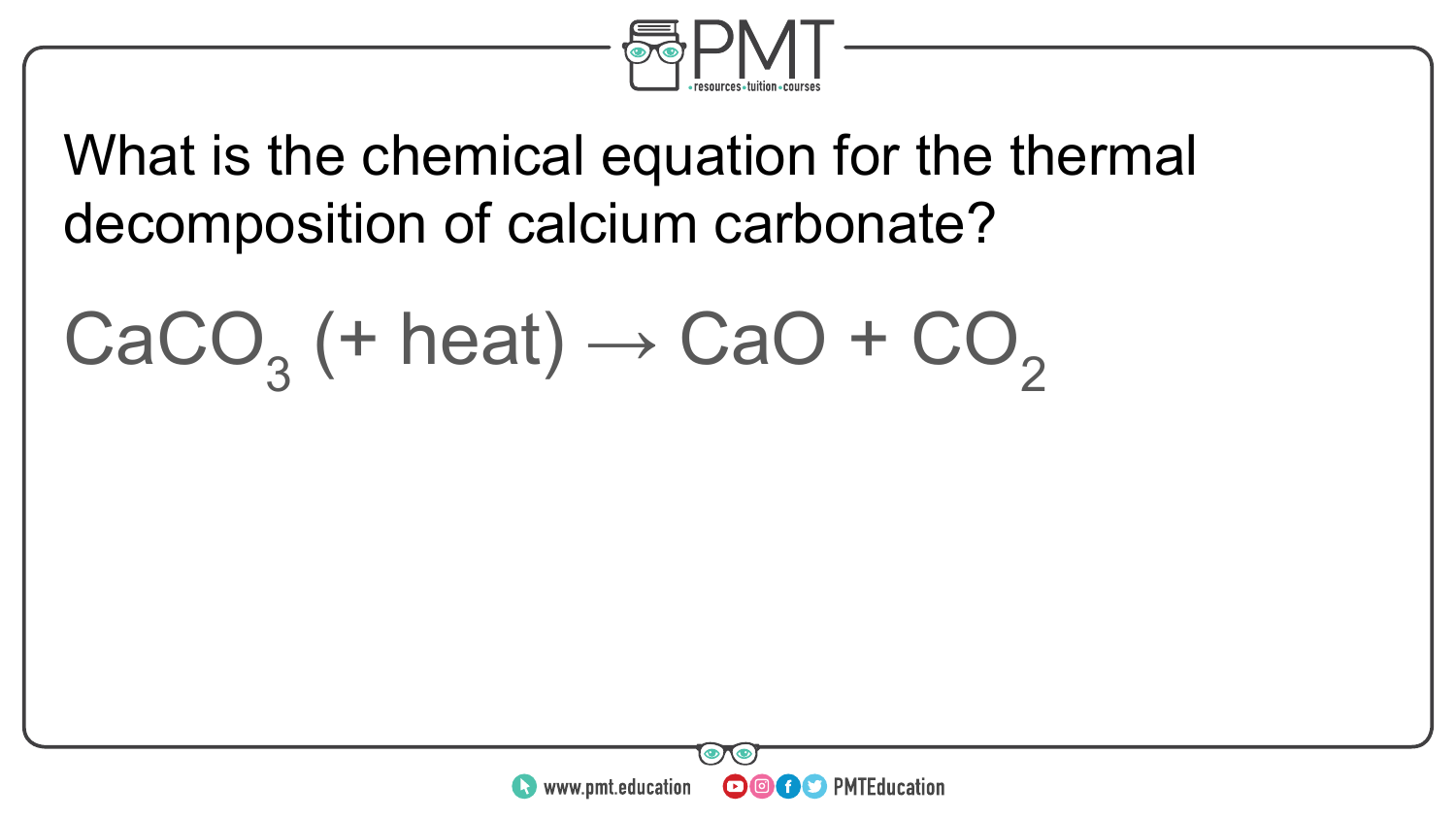

## What are some of the uses of lime (calcium oxide)?

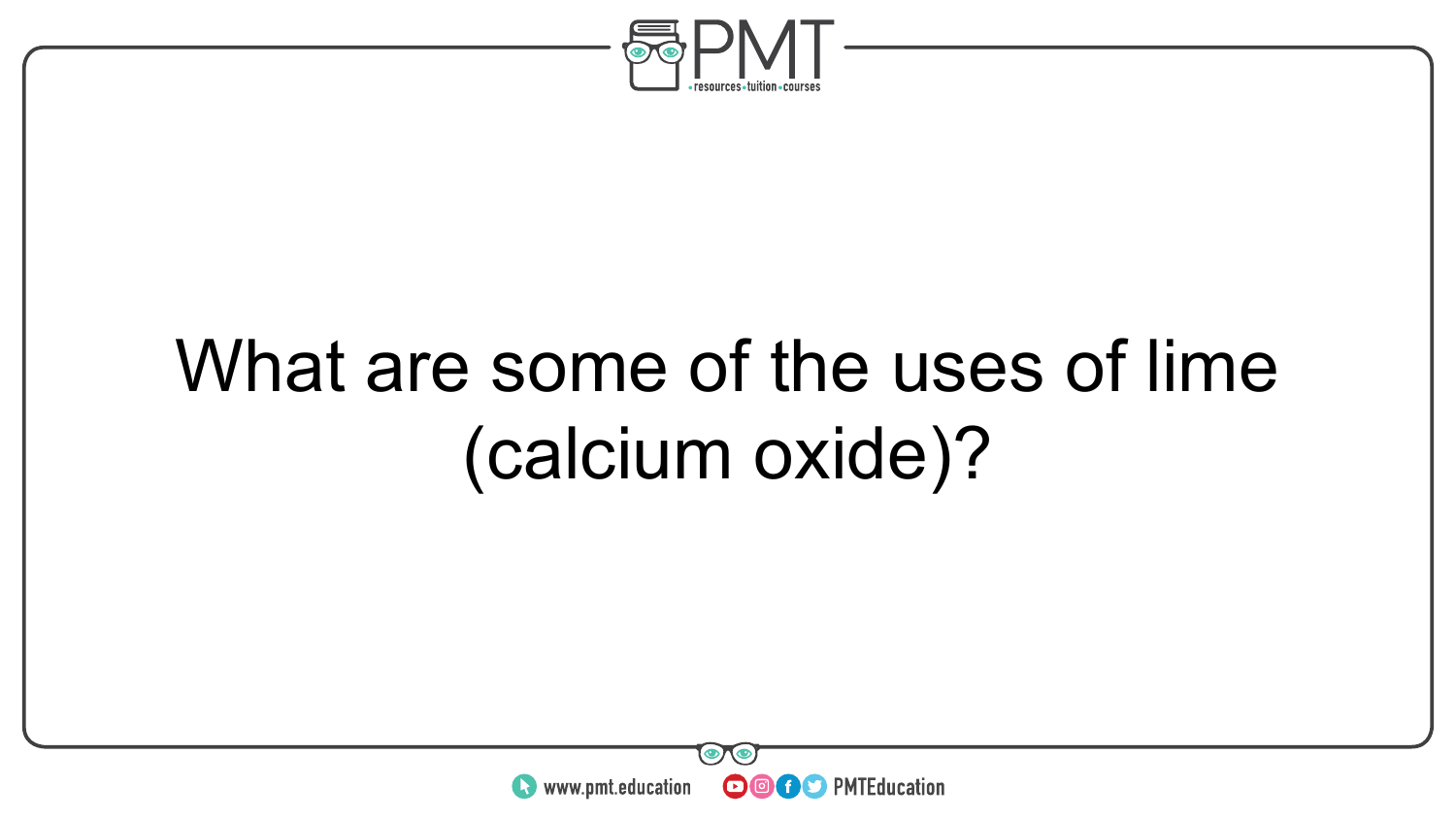

What are some of the uses of lime (calcium oxide)?

- Treating water
- Treating acidic soil
- Neutralising acidic waste products (e.g. flue gases)

**OOOO** PMTEducation

www.pmt.education

- Making ceramics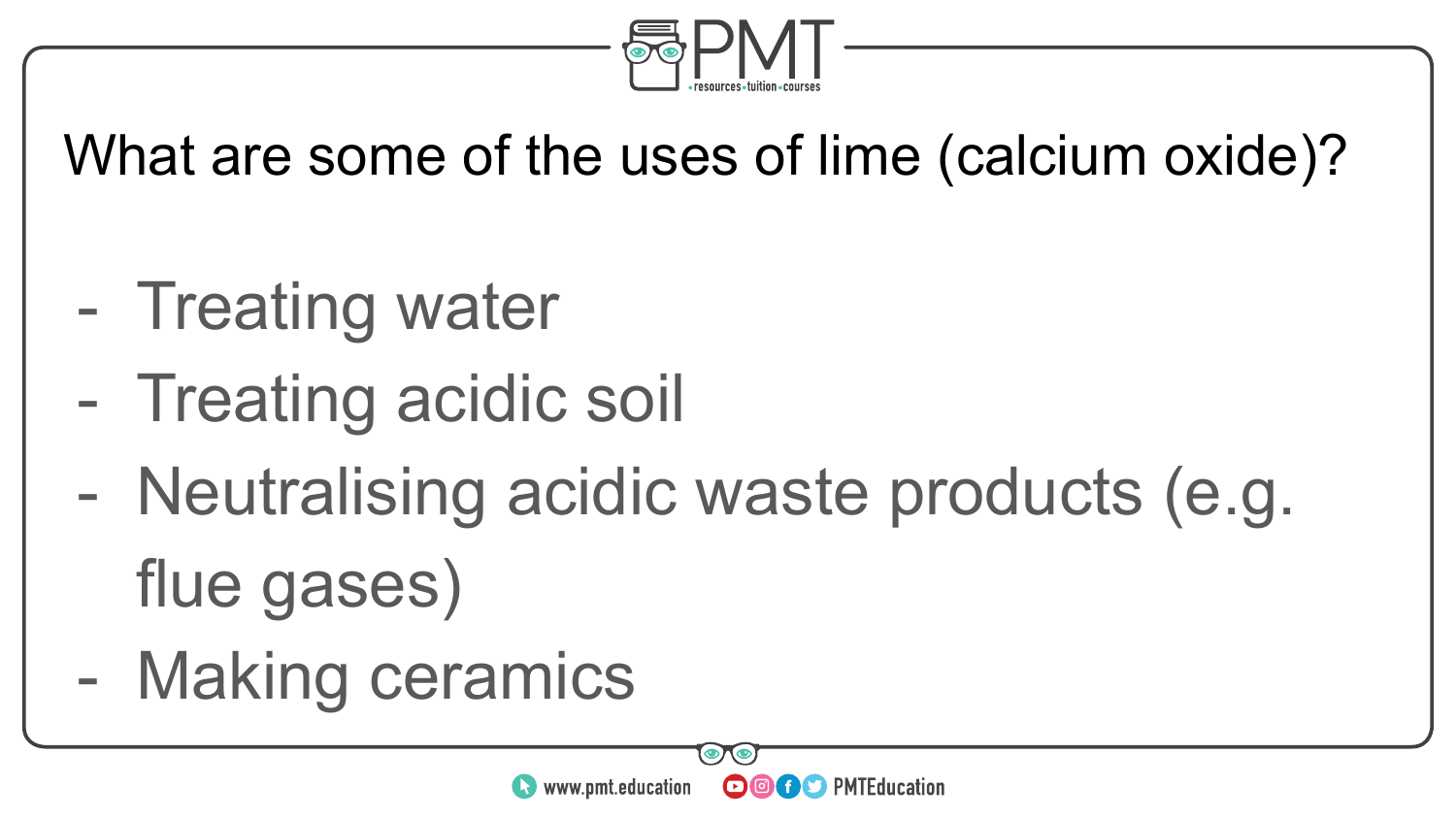

### What is slaked lime?

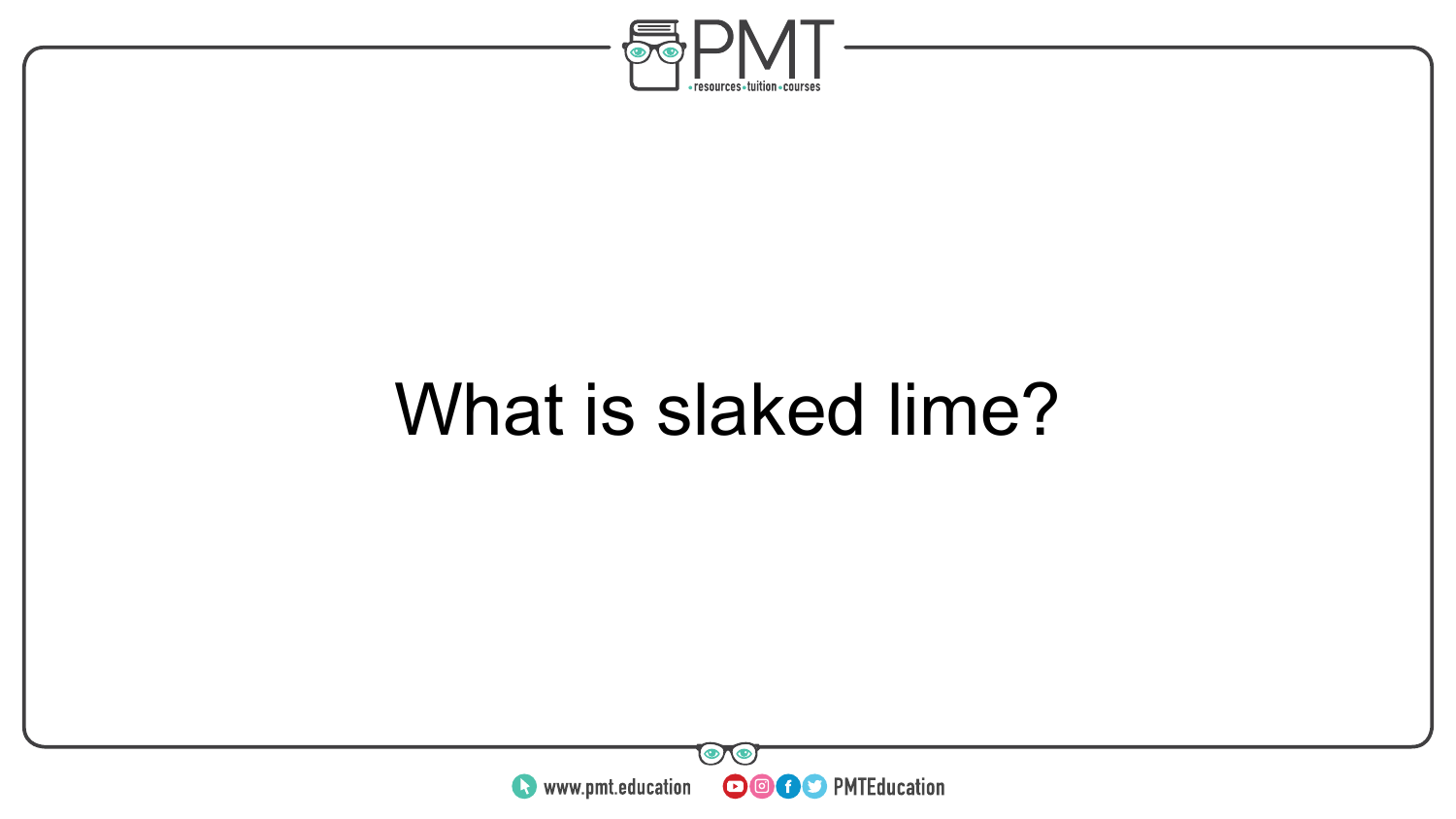

#### What is slaked lime?

# Calcium hydroxide - Ca(OH)<sub>2</sub>

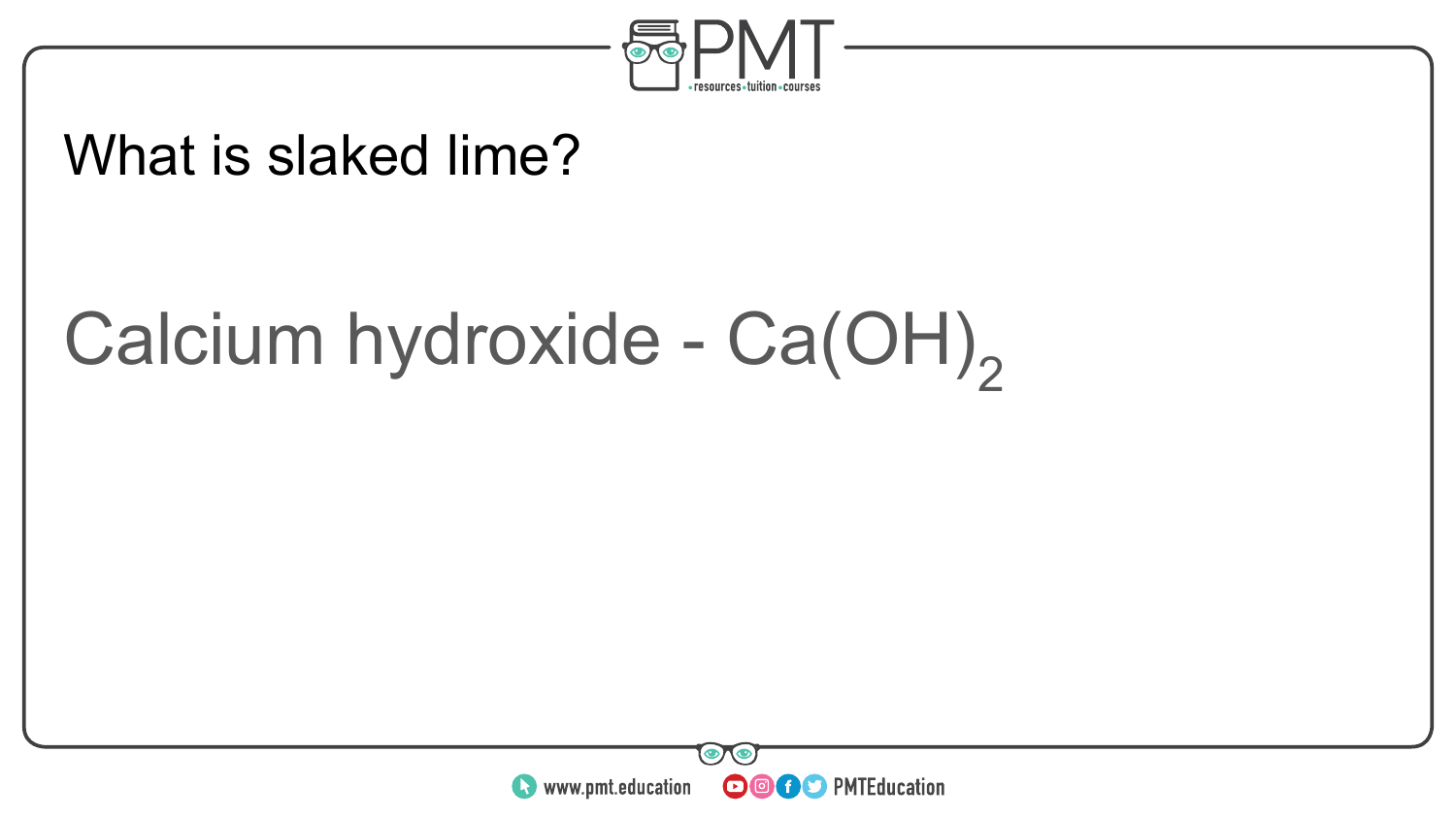

### How is slaked lime made?

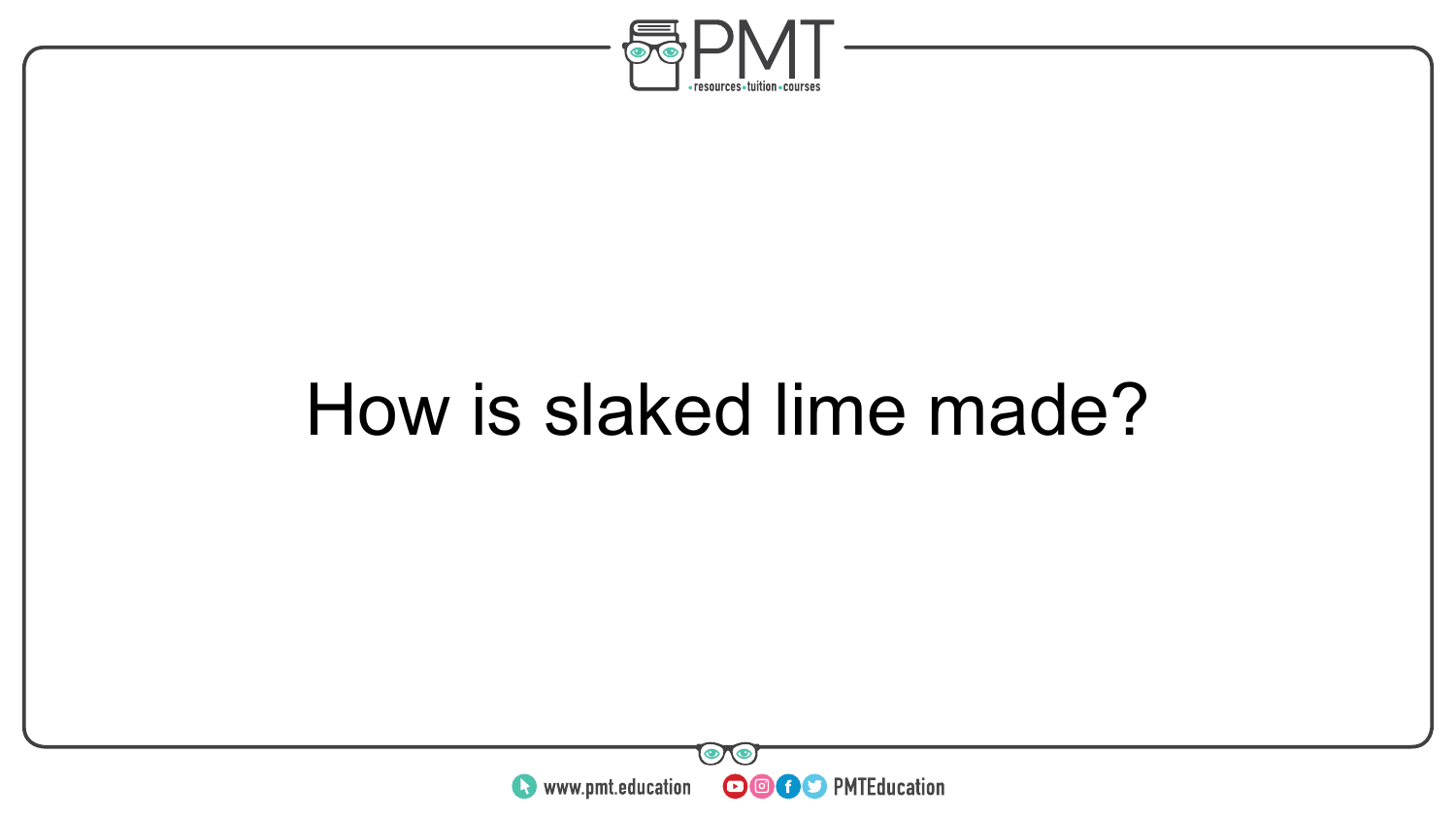

#### How is slaked lime made?

### By adding water to calcium oxide

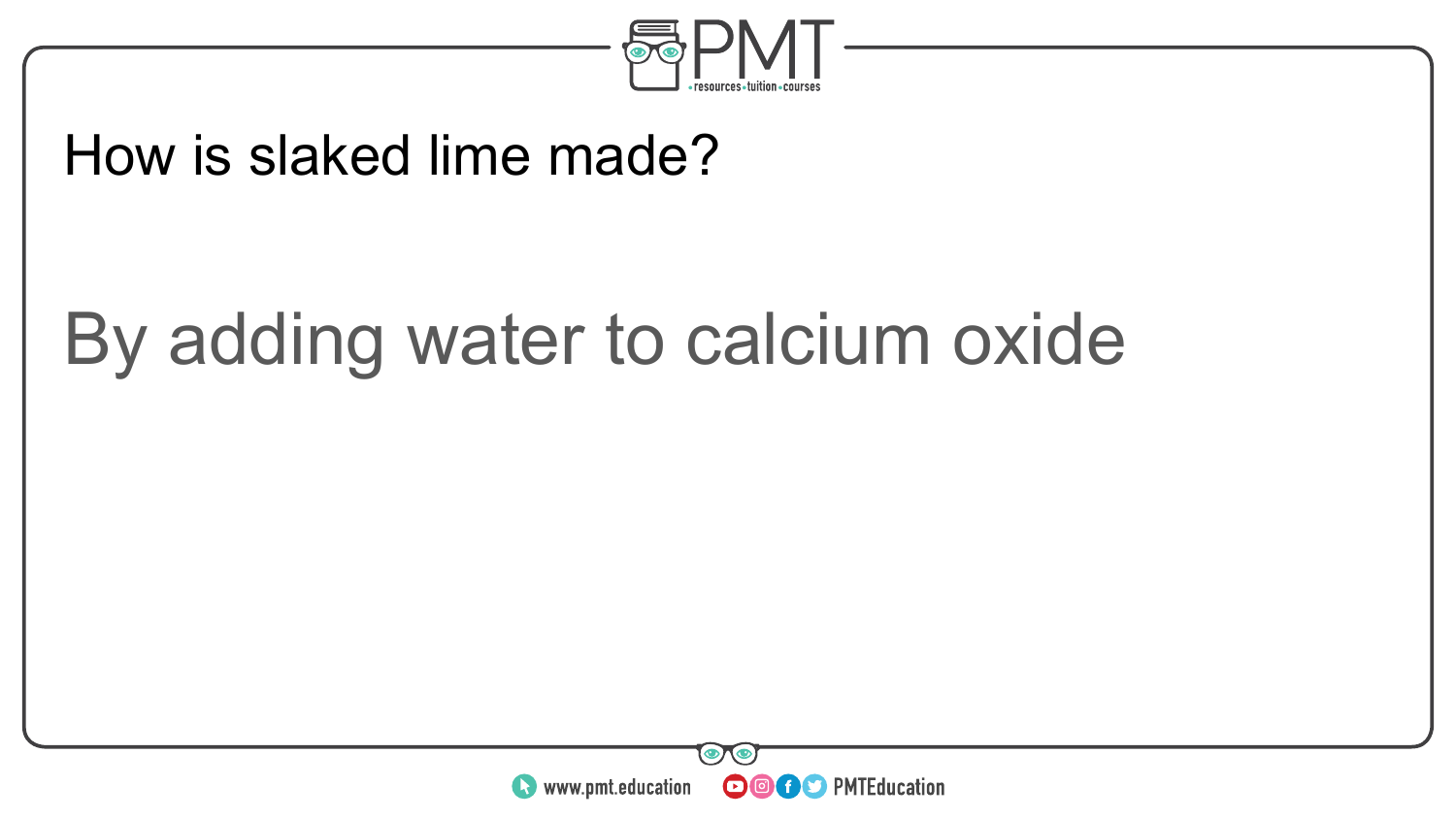

# What are some of the uses of slaked lime?

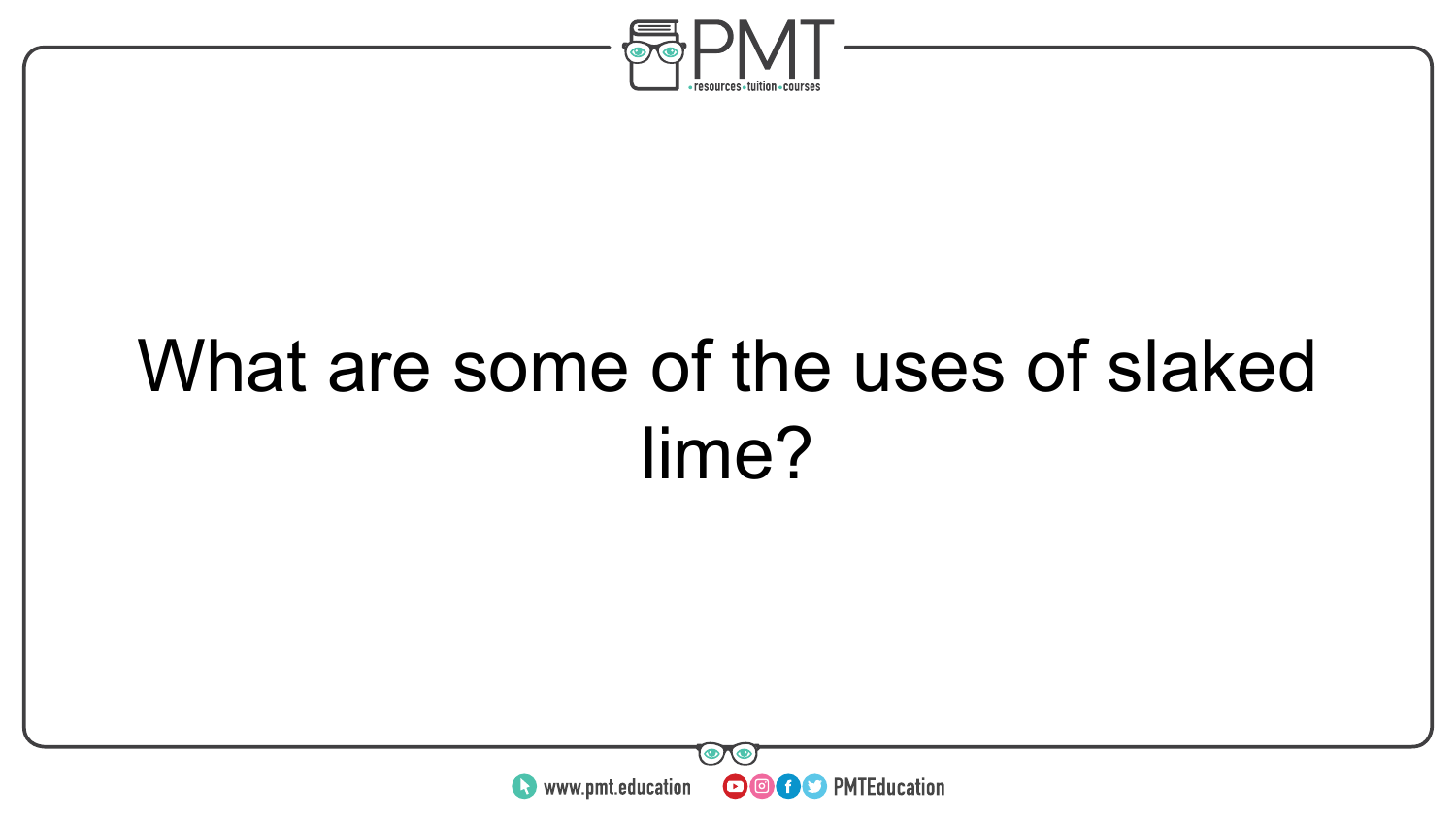

### What are some of the uses of slaked lime?

Similar uses to lime:

- Treating water
- Treating acidic soil
- Neutralising acidic waste products (e.g. flue gases)
- Making ceramics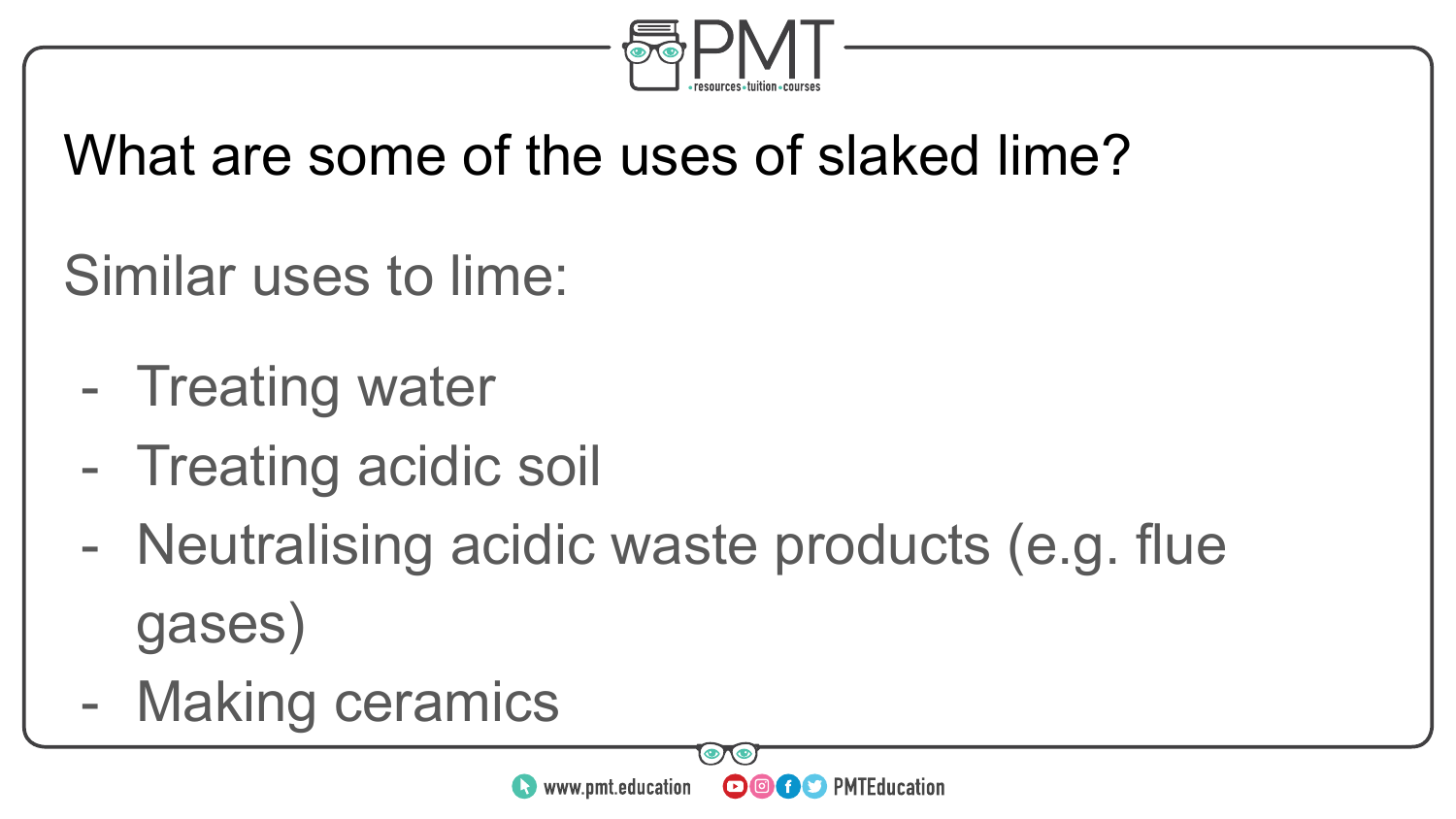

# How is calcium carbonate used in the manufacture of iron?

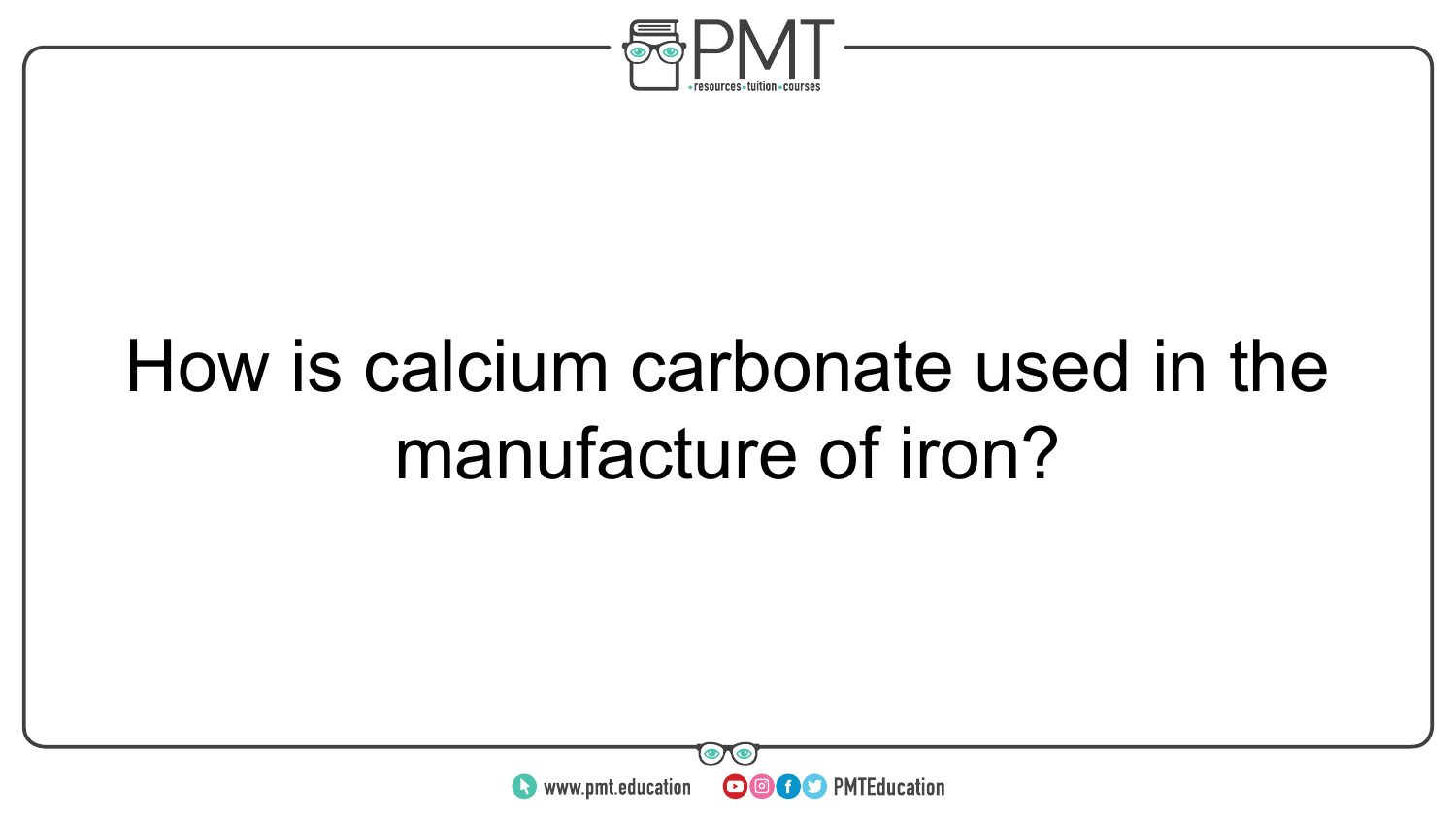

How is calcium carbonate used in the manufacture of iron?

Calcium carbonate is used to remove acidic impurities from the iron. It reacts with the impurities to form molten slag.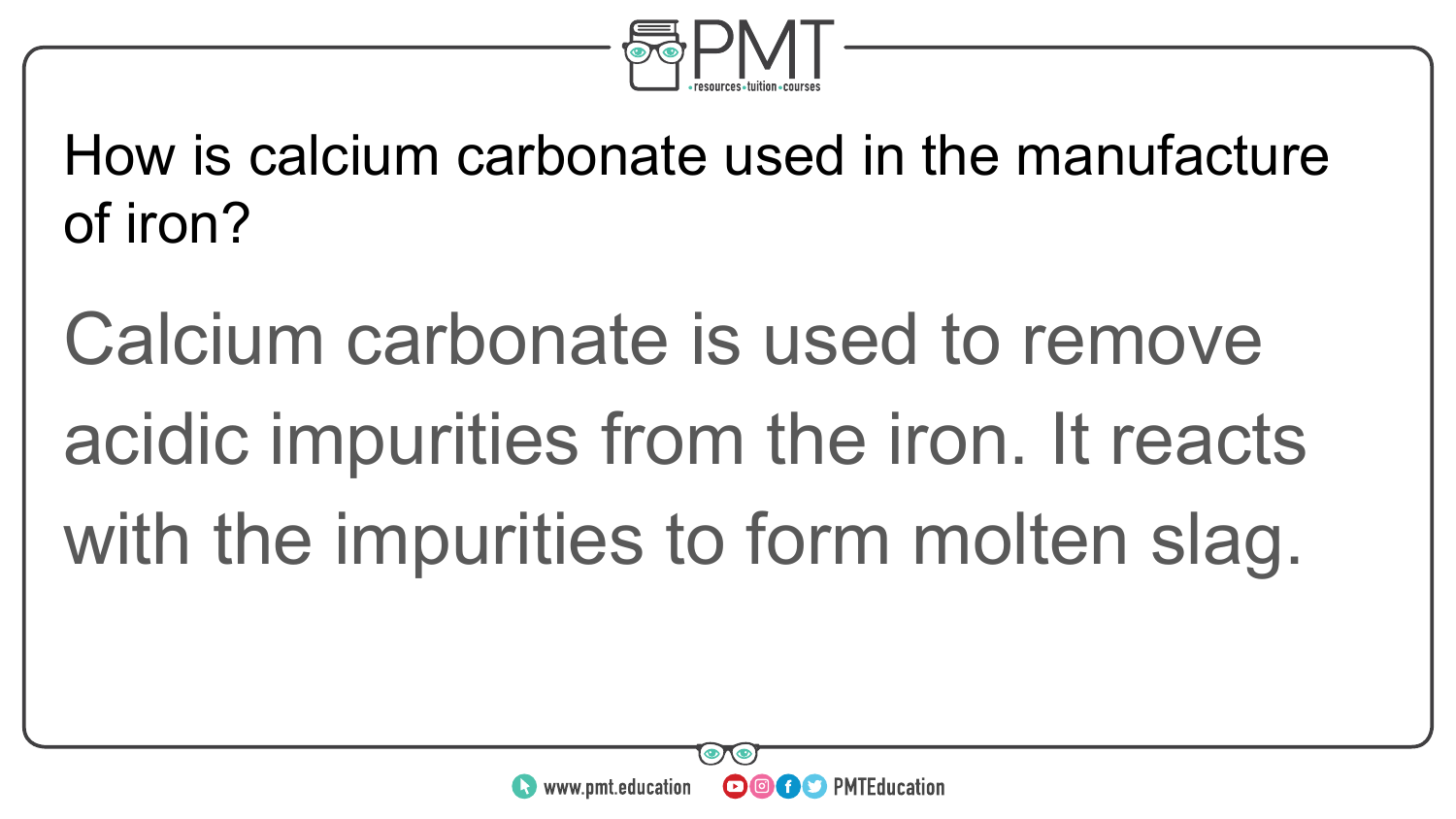

# How is calcium carbonate used in the manufacture of cement?